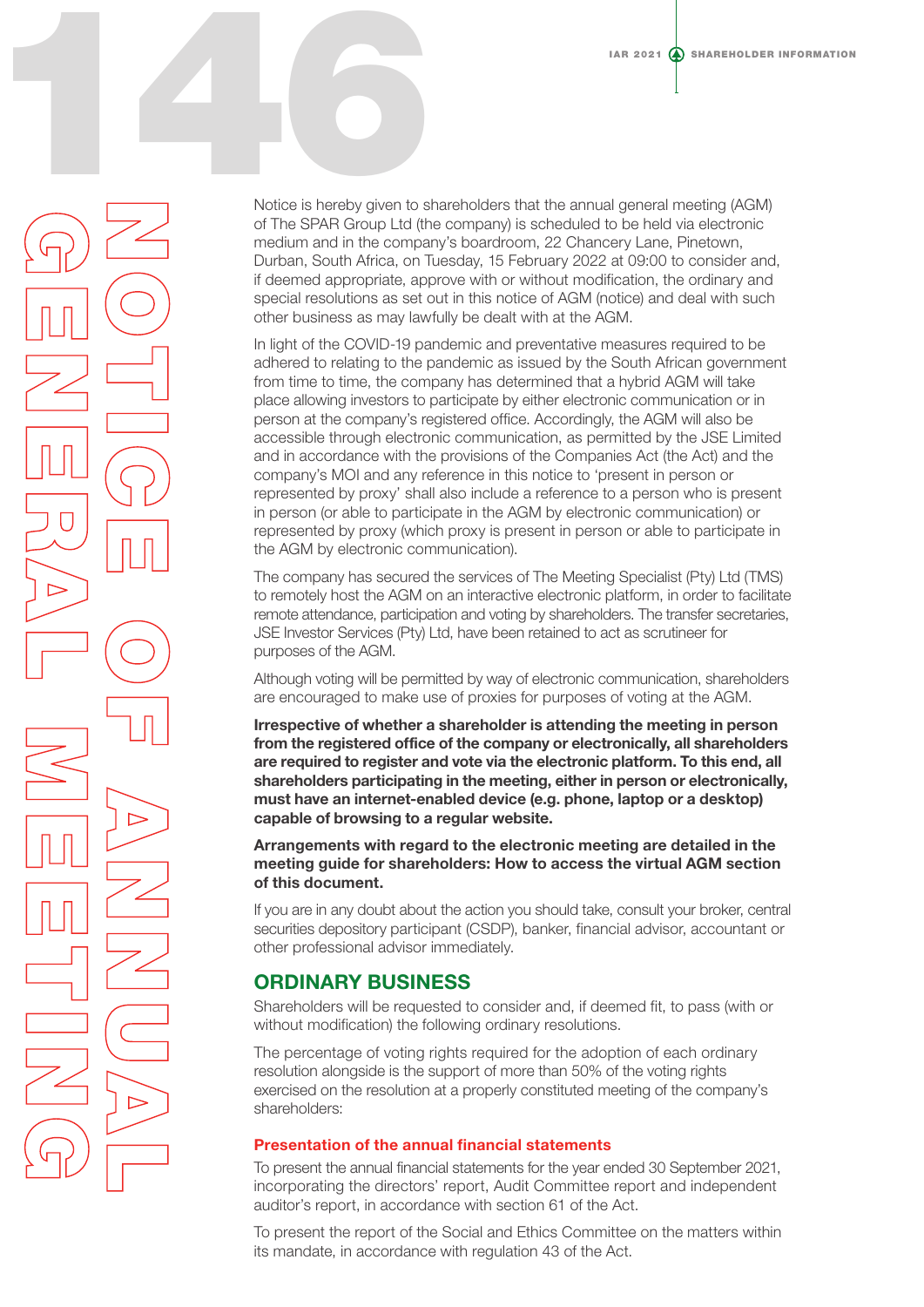The company's annual financial statements are available on the company's website at http://investor-relations.spar.co.za, and the report of the Social and Ethics Committee is set out on pages 140 to 142 of the integrated annual report of the company. e available on the company's website at

## Ordinary resolution number 1 – Appointment of independent non-executive director

"Resolved that Sundeep Naran is hereby appointed as an independent non-executive director of the board effective 15 February 2022."

The Nominations Committee conducted an assessment of the eligibility of Sundeep Naran as a member of the board of directors (board), and the board accepted the results of the assessment. Accordingly, the board recommends his appointment to shareholders.

Sundeep's brief *curriculum vitae* can be found on page 114 of the integrated annual report, of which this notice forms part.

# Ordinary resolution number 2 – Confirmation of appointment of independent nonexecutive director

"Resolved that the appointment of Jane Canny effective 1 May 2021, be and is hereby confirmed."

The Nominations Committee conducted an assessment of the eligibility of Jane Canny as a member of the board, and the board accepted the results of the assessment. Accordingly, the board recommends that the shareholders confirm her appointment.

Jane's brief *curriculum vitae* can be found on page 98 of the integrated annual report, of which this notice forms part.

## Ordinary resolution number 3 – Re-election of non-executive directors retiring by rotation

It is recorded

- That Harish Mehta, Phumla Mnganga and Lwazi Koyana retire as independent non-executive directors of the company in terms of the company's Memorandum of Incorporation (MOI)
- That Harish, although being eligible, does not offer himself for re-election and will retire as an independent non-executive director with effect from the conclusion of the AGM
- That Phumla and Lwazi, being eligible, offer themselves for re-election

"Resolved, each by way of a separate vote, that Phumla Mnganga and Lwazi Koyana are hereby re-elected as independent non-executive directors of the company."

The Nominations Committee conducted an assessment of the performance and independence of Phumla and Lwazi, and the board accepted the results of the assessment. In addition, Phumla's independence was confirmed in terms of an external independence assessment conducted during the year, due to her serving more than nine years on the board. Accordingly, the board recommends both their re-elections to shareholders.

Brief *curricula vitae* for Phumla and Lwazi can be found on pages 98 and 96 of the integrated annual report of which this notice forms part.

## Ordinary resolution number 4 – Re-election of the independent external auditor

"Resolved, each by way of a separate vote, that PricewaterhouseCoopers Incorporated be re-elected as the independent external audit firm of the company, and that Thomas Howatt be appointed as the designated individual audit partner, to hold office for the ensuing financial year."

The Audit Committee considered the suitability of the external audit firm and designated audit partner, considering paragraph 3.84(g)(iii) read with paragraph 22.15(h) of the JSE Listings Requirements, and the indicators set out under section 22 of the JSE Listings Requirements. Having satisfied itself that they continue to meet the independence, and skills and expertise requirements for the audit, the Audit Committee recommends that PricewaterhouseCoopers Incorporated and Thomas Howat be appointed as independent auditor and designated audit partner, respectively.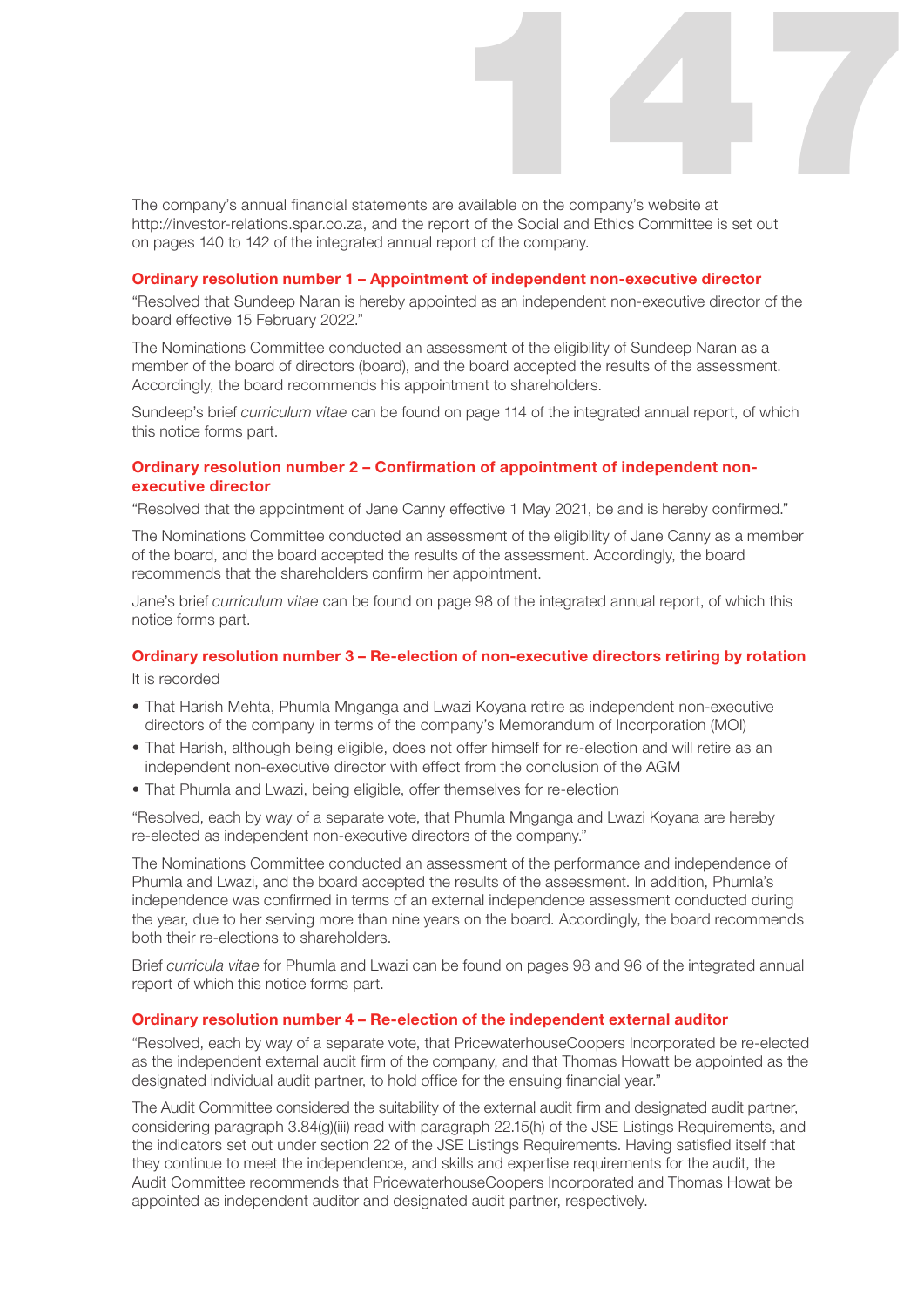# Ordinary resolution number 5 – Election of the members of the Audit Committee Ordinary resolution number 5 – Election of

"Resolved that the following independent non-executive directors be and are hereby elected, each by way of a separate vote, as members of the Audit Committee of the company with immediate effect, until the conclusion of the next AGM of the company:

- Marang Mashologu
- Lwazi Koyana, subject to the adoption of the proposed ordinary resolution number 3
- Sundeep Naran, subject to adoption of the proposed ordinary resolution number 1
- Andrew Waller (chairman)"

## REASON AND EFFECT

Shareholders are required to annually elect the Audit Committee at each annual general meeting of the company, in accordance with the Act.

The board recommends the appointment of Lwazi to replace Harish as member of the Audit Committee, due to the retirement of Harish from the board.

The board further proposes the appointment of Sundeep Naran as an additional member of the committee, subject to the shareholders approving his appointment to the board as an independent non-executive director. This would allow for sufficient succession planning and to mitigate the risk of the membership of the committee ever falling below the statutory minimum number of members required, in the event of any resignations.

The Nominations Committee assessed the suitability of each member, taking into consideration independence, performance, and skill and expertise requirements, and the board accepted the results of the assessment. Accordingly, the board recommends their election as members of the Audit Committee to shareholders.

Brief *curricula vitae* for Marang, Lwazi, Sundeep and Andrew can be found on pages 97, 96, 114 and 98 of the integrated annual report of which this notice forms part.

#### Ordinary resolution number 6 – Authority to issue shares for the purpose of share options

Note: The SPAR Group Ltd Employee Share Trust (2004) (the Trust) scheme closed in 2014 for the issuing of further share options, and option holders have 10 years from date of issue to exercise their option rights.

Pursuant to the granting of share options by the Trust, and in the event of any option holders exercising their rights thereto, authority is sought to place the issuing of the necessary shares under the control of the directors.

"Resolved that such number of the ordinary shares in the authorised but unissued capital of the company required for the purpose of satisfying the obligations of the Trust to option holders, be and is hereby placed under the control of the directors, who are hereby, as a specific authority, authorised to issue those shares in terms of the Trust deed."

## REASON AND EFFECT

This resolution is required to facilitate, in terms of the requirements of the MOI, the issue of the requisite number of ordinary shares to the Trust to enable it to meet its obligations to holders of the relevant share options when such options are exercised.

## Ordinary resolution number 7 – Authority to issue shares for the purpose of the CSP

"Resolved that such number of the ordinary shares in the authorised but unissued capital of the company, required for the purpose of The SPAR Group Ltd Conditional Share Plan (CSP), be and is hereby placed under the control of the directors, who are hereby, as a specific authority, authorised to issue those shares in terms of the rules of the CSP."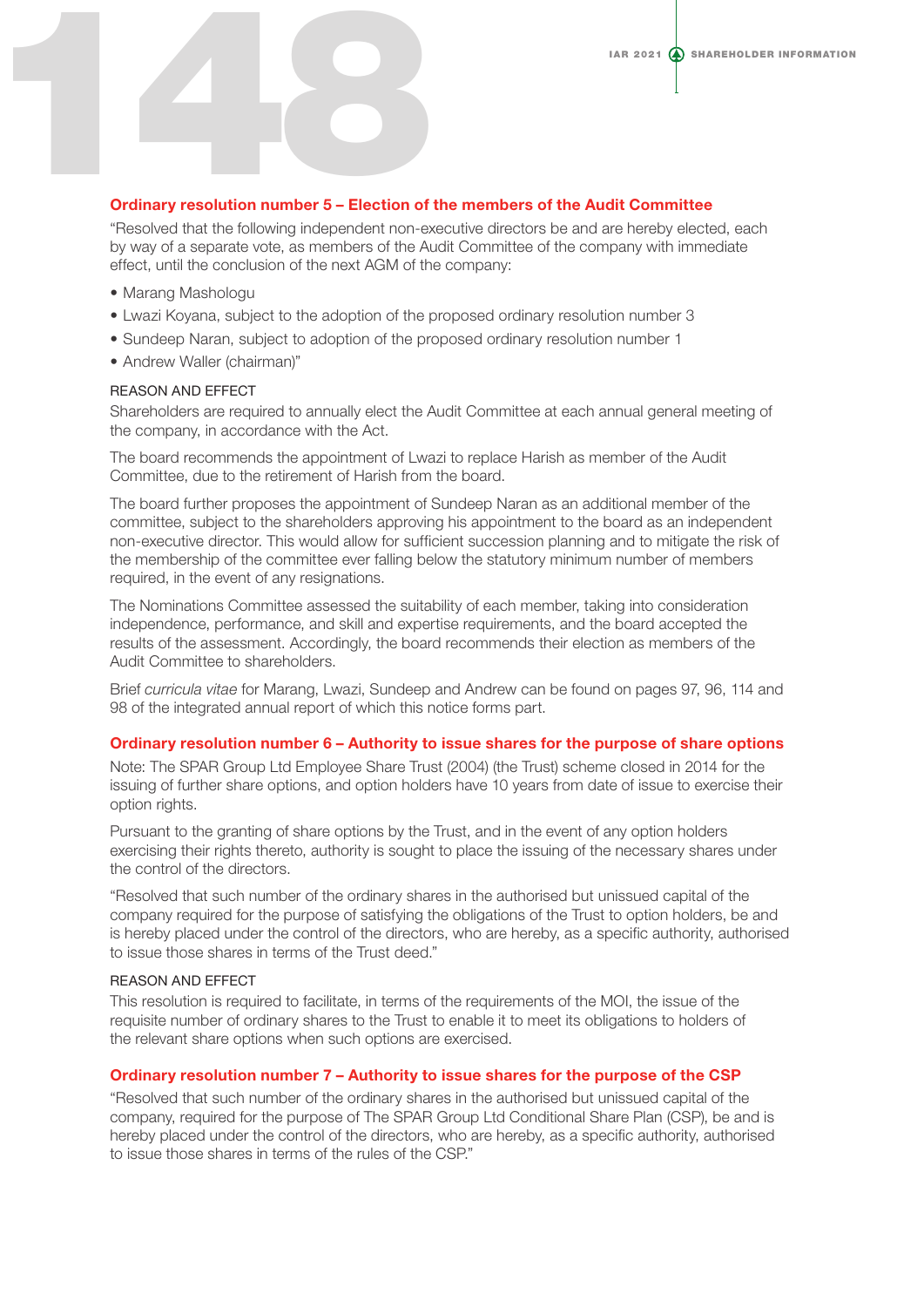## REASON AND EFFECT

This resolution is required to facilitate, in terms of the requirements of the MOI, the issue of the requisite number of ordinary shares in terms of the rules of the CSP. The intended settlement method of the CSP 149 is a market purchase of shares, which will result in no dilution to shareholders. However, the rules of the CSP are flexible to allow for settlement by way of a market purchase of shares, the use of treasury shares, or the issue of shares. This resolution, if passed, will facilitate an award under the CSP being made by an issue of shares if, for whatever reason, this least preferred settlement method is used.

The company has not previously had to resort to a fresh issue of shares for these purposes.

## Ordinary resolution number 8 – Non-binding advisory vote on the remuneration policy

"Resolved that, by way of a non-binding advisory vote, the remuneration policy of the company, as contained in the Remuneration Committee report, be and is hereby endorsed."

Should 25% or more of the votes cast be against this non-binding advisory resolution, the Remuneration Committee undertakes to engage with shareholders as to the reasons therefore. It undertakes to make recommendations based on the feedback received.

The remuneration policy report can be found on pages 117 to 127 of the integrated annual report of which this notice forms part.

# Ordinary resolution number 9 – Non-binding advisory vote on the remuneration implementation report

"Resolved that, by way of a non-binding advisory vote, the remuneration implementation report of the company, as contained in the Remuneration Committee report, be and is hereby endorsed."

Should 25% or more of the votes cast be against this non-binding advisory resolution, the Remuneration Committee undertakes to engage with shareholders as to the reasons therefore. It undertakes to make recommendations based on the feedback received.

The remuneration implementation report can be found on pages 128 to 133 of the integrated annual report of which this notice forms part.

# SPECIAL BUSINESS

Shareholders will be requested to consider and, if deemed fit, to pass (with or without modification) the following special resolutions.

The percentage of voting rights required for the adoption of each special resolution is the support of at least 75% of the voting rights exercised on the resolution at a properly constituted meeting of the company's shareholders:

## Special resolution number 1 – Financial assistance to related or inter-related parties

"Resolved that directors of the company, in terms of provision 45 of the Companies Act, No. 71 of 2008 (as amended) (Companies Act), be and are hereby authorised to cause the company to provide any financial assistance, whether by lending money, guaranteeing a loan or other obligation and/or securing any debt or obligation, to any of its subsidiary companies or other related or inter-related companies or persons, during the period from 1 March 2022 to 28 February 2023."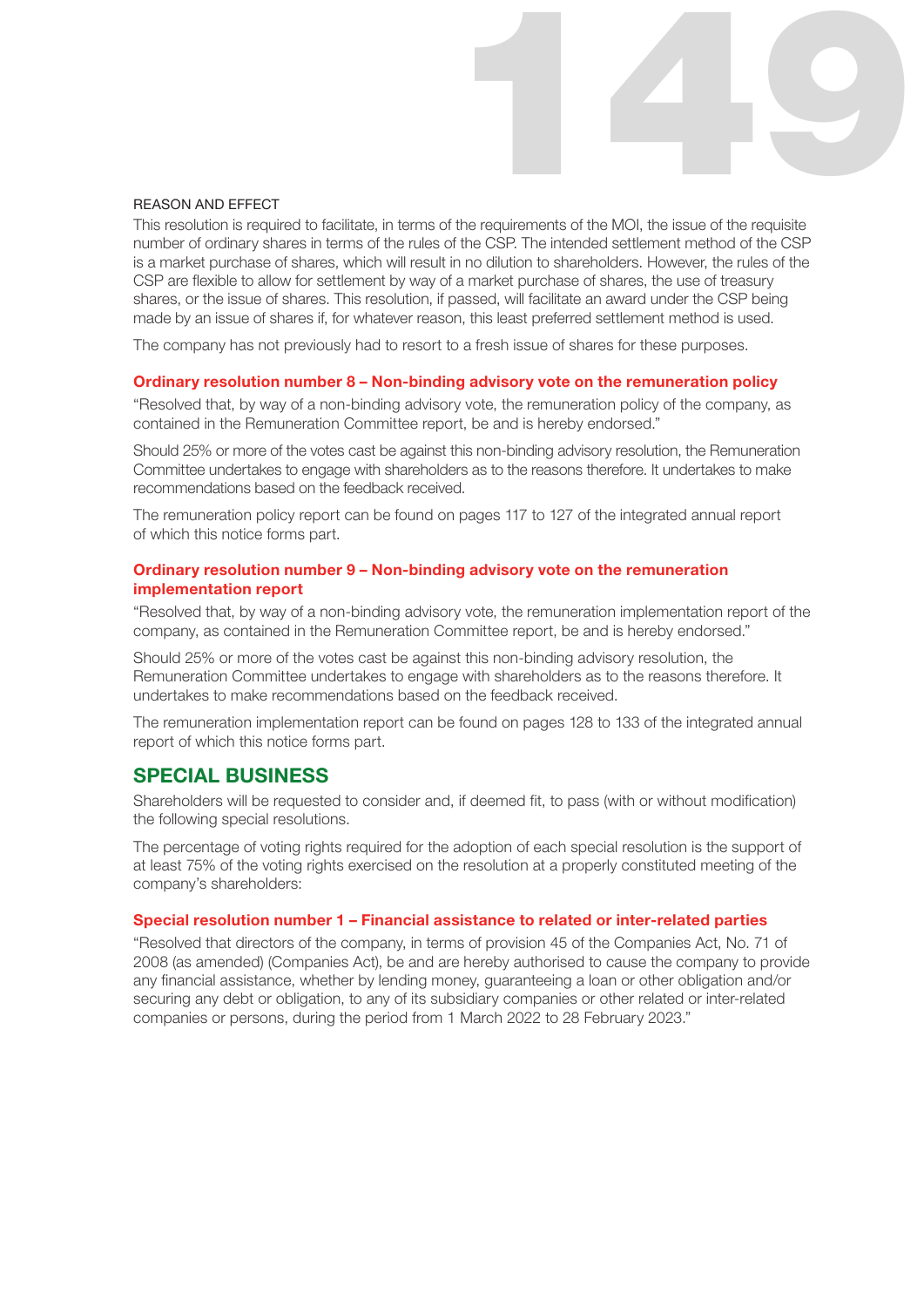# REASON AND EFFECT 150

This resolution is required to comply with the requirements of section 45 of the Companies Act, which provides that a special resolution is required to provide such assistance either for the specific recipient, or generally for a category of potential recipients, and the specific recipient falls within that category.

## Special resolution number 2 – Non-executive directors' fees

2.1 "Resolved that the exclusive of VAT (if applicable) annual fees payable to non-executive directors of the company for their membership to the board and its committees for the 12-month period from 1 March 2022 to 28 February 2023, be and are hereby approved, as follows:

|                                                                                                                                                        | <b>Current</b><br>R               | Proposed<br>R.                  |
|--------------------------------------------------------------------------------------------------------------------------------------------------------|-----------------------------------|---------------------------------|
| <b>Board</b><br>Chairman (including his participation in all committees)<br>Lead independent (including his participation in all committees)<br>Member | 1 685 000<br>1 300 000<br>489 000 | 1769250<br>1 365 000<br>513 450 |
| <b>Audit Committee</b><br>Chairman<br>Member                                                                                                           | 274 000<br>132 000                | 328 000<br>158 000              |
| <b>Risk Committee</b><br>Chairperson<br>Member                                                                                                         | 161 000<br>114 000                | 193 000<br>136 000              |
| <b>Social and Ethics Committee</b><br>Chairperson<br>Member                                                                                            | 157 000<br>103 000                | 188 000<br>122 000              |
| <b>Remuneration Committee</b><br>Chairman<br>Member                                                                                                    | 157 000<br>102 000                | 188 000<br>122 000              |
| <b>Nominations Committee</b><br>Chairman<br>Member                                                                                                     | 157 000<br>102 000                | 188 000<br>122 000              |

- 2.2 "Resolved that an exclusive of VAT (if applicable) fee of R300 000 per annum be payable to non-executive directors for their membership to the IT Steering Committee for the 12-month period from 1 March 2022 to 28 February 2023."
- 2.3 "Resolved that an exclusive of VAT (if applicable) daily fee of R29 400 be payable to non-executive directors for their attendance at *ad hoc* meetings of the board and board committees for the 12-month period from 1 March 2022 to 28 February 2023."

## REASON AND EFFECT

This resolution is required to comply with the requirements of sections 65(11)(h) and 66(9) of the Companies Act, which provide that a special resolution is required to authorise the basis for compensation to directors of a profit company.

The fees for non-executive directors were last benchmarked in 2019, and inflationary increases were implemented in the interim period. It was decided to resume a benchmarking exercise in the current year given the company's significant growth in complexity. The committee reviewed the fees for non-executive directors against the Institute of Directors in South Africa's (IODSA) Non-Executive Directors' Fees Guide and PwC's Non-executive directors: Practices and remuneration trends report in terms of percentile and reference group. The reference group is a group comparable to SPAR in terms of market capitalisation and included sector competitors.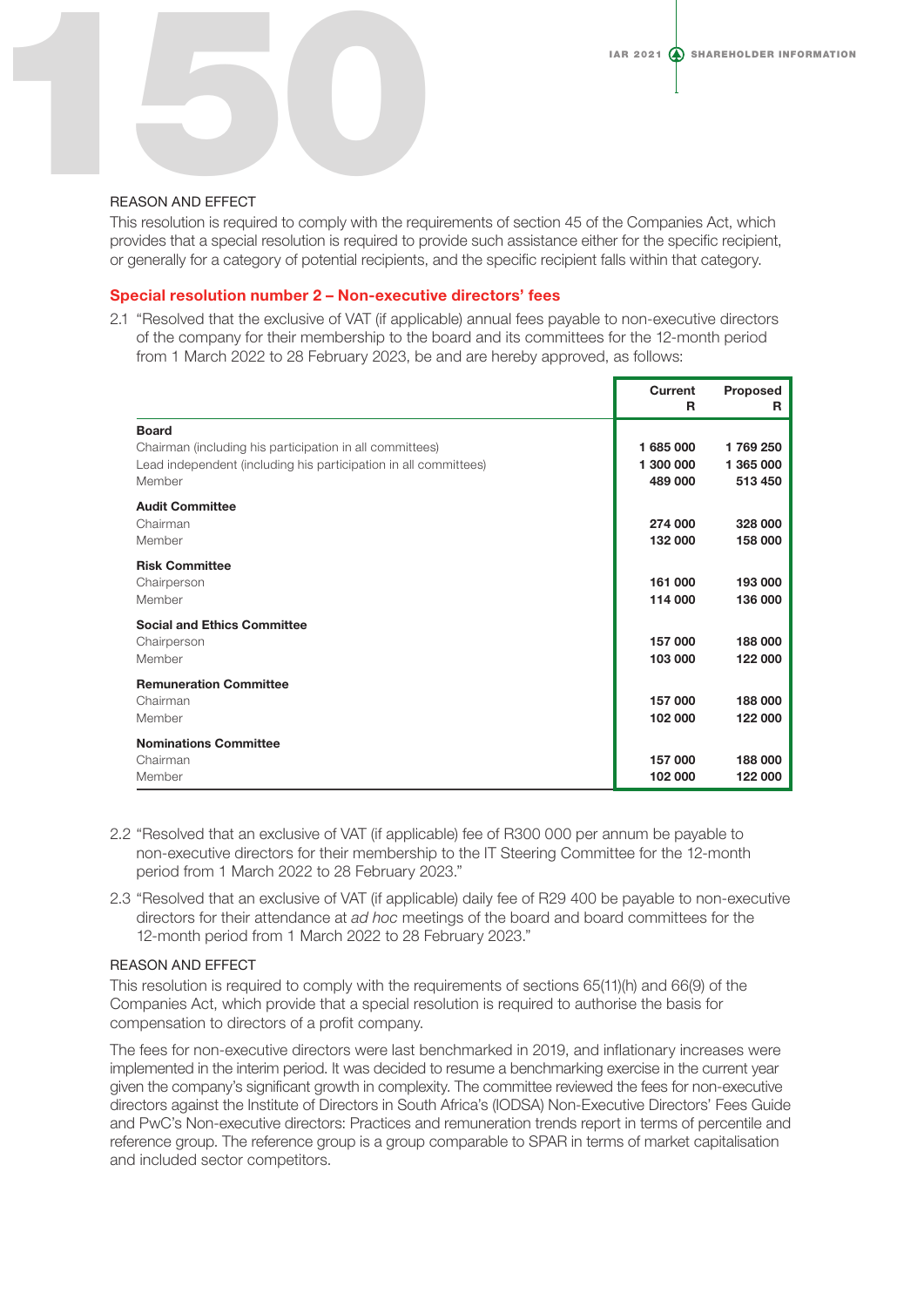The exercise revealed that while fees for the board roles were largely aligned, those for the various committees had lagged and were significantly below the industry norms. The recommendation is to align the board committee fees to the IODSA's benchmark on large capital enterprises at the 50 percentile level. However, as this would have required a large adjustment at this time, it is recommended that these fees be adjusted in a phased approach over the next few years. Les were largely aligned, those for the various

The fees for the board roles are proposed to be increased by an inflation factor in 2022.

The board recognises the need to have non-executive member representation with specialised IT skills on the IT Steering Committee, for the duration of the SAP programme implementation, given the risks relating to this project. The introduction of a fee payable to non-executive directors for their membership to the IT Steering Committee is accordingly recommended for approval.

The board also recommends the payment of a daily fee to its members for their attendance at any *ad hoc* meetings of the board and committees that may be required during the year.

# To transact such other business as may be transacted at an AGM

### RECORD DATE

The record date set by the board to determine which shareholders are entitled to:

- Receive this notice is Friday, 10 December 2021 (the date on which a shareholder must be registered in the company's securities register to receive this notice).
- Participate in, and vote at, the AGM is Friday, 4 February 2022. Accordingly, the last day to trade for a shareholder to be eligible to vote at the AGM is Tuesday, 1 February 2022.

## COVID-19 PROTOCOLS

The following COVID-19 protocols will be observed at the AGM:

- Do not attend the meeting if you are unwell, have a fever, cough or respiratory symptoms
- Undertake regular preventative measures such as cough etiquette and regular handwashing and sanitising
- A COVID-19 visitors form will be completed upon arrival, and your temperature will be taken; should your temperature exceed 37.3°C, entrance to the office park will be denied
- Masks are compulsory
- Social distancing guidelines will be enforced

# VOTING AND PROXIES

Shareholders who have not dematerialised their shares or who have dematerialised their shares with own name registration are entitled to attend and vote at the AGM and are entitled to appoint a proxy or proxies to attend, speak and vote in their stead. The person so appointed need not be a shareholder.

Forms of proxy should be forwarded to reach the company's transfer secretaries, JSE Investor Services (Pty) Ltd, P.O. Box 4844, Johannesburg, 2000, or meetfax@jseinvestorservices.co.za, by no later than 09:00 AM Friday, 11 February 2022. Thereafter, a form of proxy must be handed to the chairman of the AGM before the appointed proxy may exercise any rights of the shareholder at the AGM. Forms of proxy must only be completed by shareholders who have not dematerialised their shares or who have dematerialised shares with own name registration.

## A form of proxy is attached.

Subject to the rights and other terms associated with any class of shares, on a poll, every shareholder of the company present in person or represented by proxy shall have one vote for every share held in the company by such shareholder.